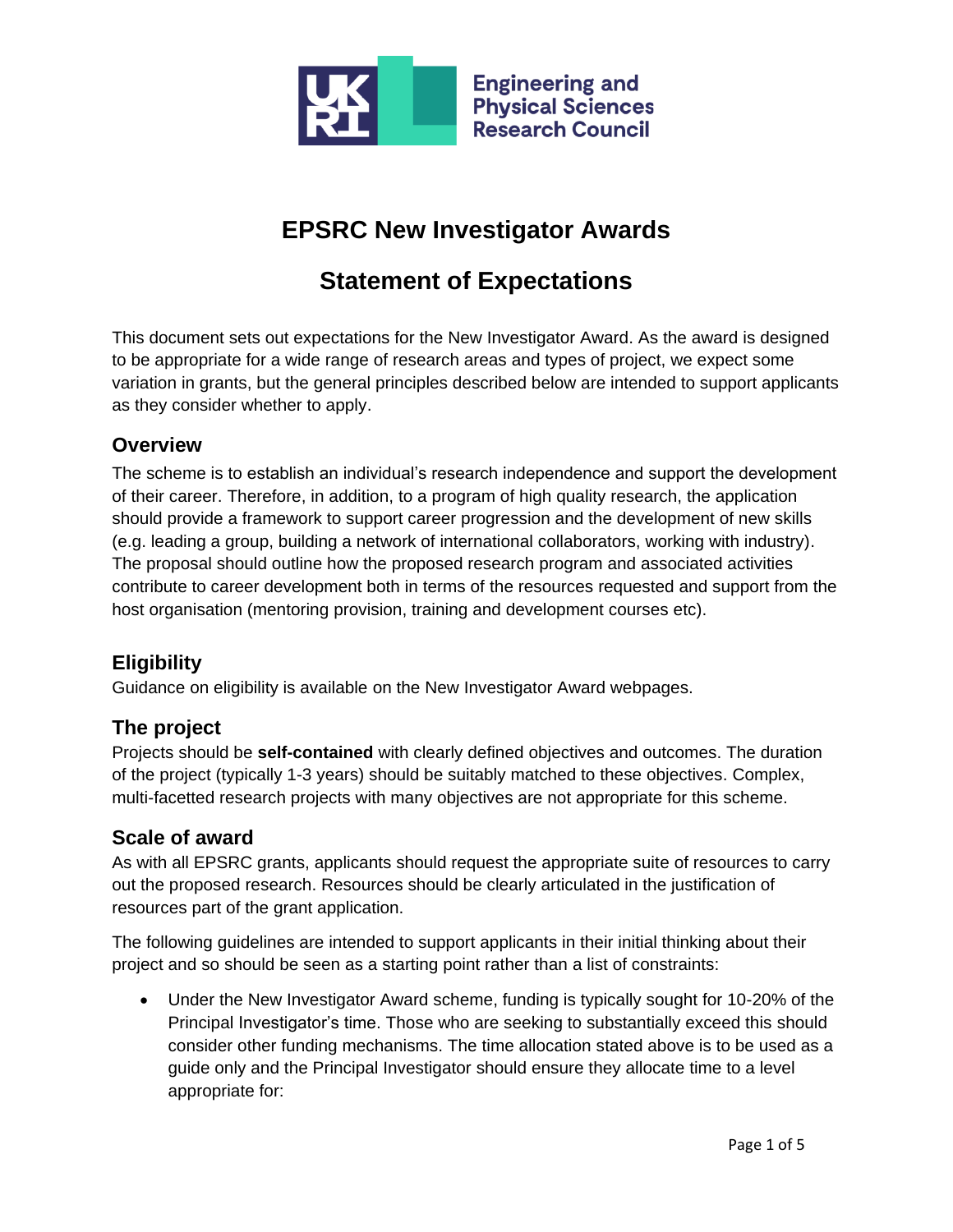-undertaking their contribution to the research, -the management of the research team and project, -carrying out career development and taking into account other activities expected of, and beneficial to, an early career academic that are appropriate to include on the New Investigator grant.

- The scheme is to establish an individual's research independence so Co-Investigators should only be involved where they bring complementary and different skills to the project. Co-Investigators are likely to be from a different discipline to the PI.
- With regards to PDRAs, funding for a suitable length of time (1-3 years of total PDRA time) to meet the project objectives should be requested and applicants should have appropriate plans for recruitment. If the university is providing additional PhD students/PDRA time to input into the project objectives, appropriate management time should be requested (but not supervision time for doctoral students).
- We expect reasonable attendance at conferences (for both PI & PDRA) to be included in the grant where appropriate to keep track of related work published in the field, establish and maintain collaborations and disseminate results of the project. We would expect suitable conferences to be identified and named and attendance to be within the duration of the grant in line with our standard grant conditions. Additional costs may be available for those with caring responsibilities as detailed on our website.
- As set out in the standard EPSRC funding guidance, if the project requires the purchase of equipment with a value greater than £10,000, we expect the Host Organisation to contribute a minimum of 20% of the capital cost. Equipment which exceeds the OJEU limit is not permitted.

Applicants are encouraged to request an appropriate level of resource to fulfil the aims of the proposed research. These resources should be fully justified as part of your proposal.

## **Career Development and the Host Organisation**

We expect the applicant to have had a conversation with their head of department (or similarly appropriate person) about their career development and training needs over the duration of the grant. This conversation should be reflected in the Host Organisation Statement.

As preparation for this conversation, the applicant might like to draw on existing professional development toolkits and consider the following questions:

- $\triangleright$  Thinking about the future:
	- o What are your career goals?
	- o Where do you want to be in 5-10 years?
	- o Do you have skill-gaps that need filling in order to achieve this?
	- $\circ$  Reflecting on the above, is the New Investigator Award an appropriate funding scheme to support you in achieving these goals?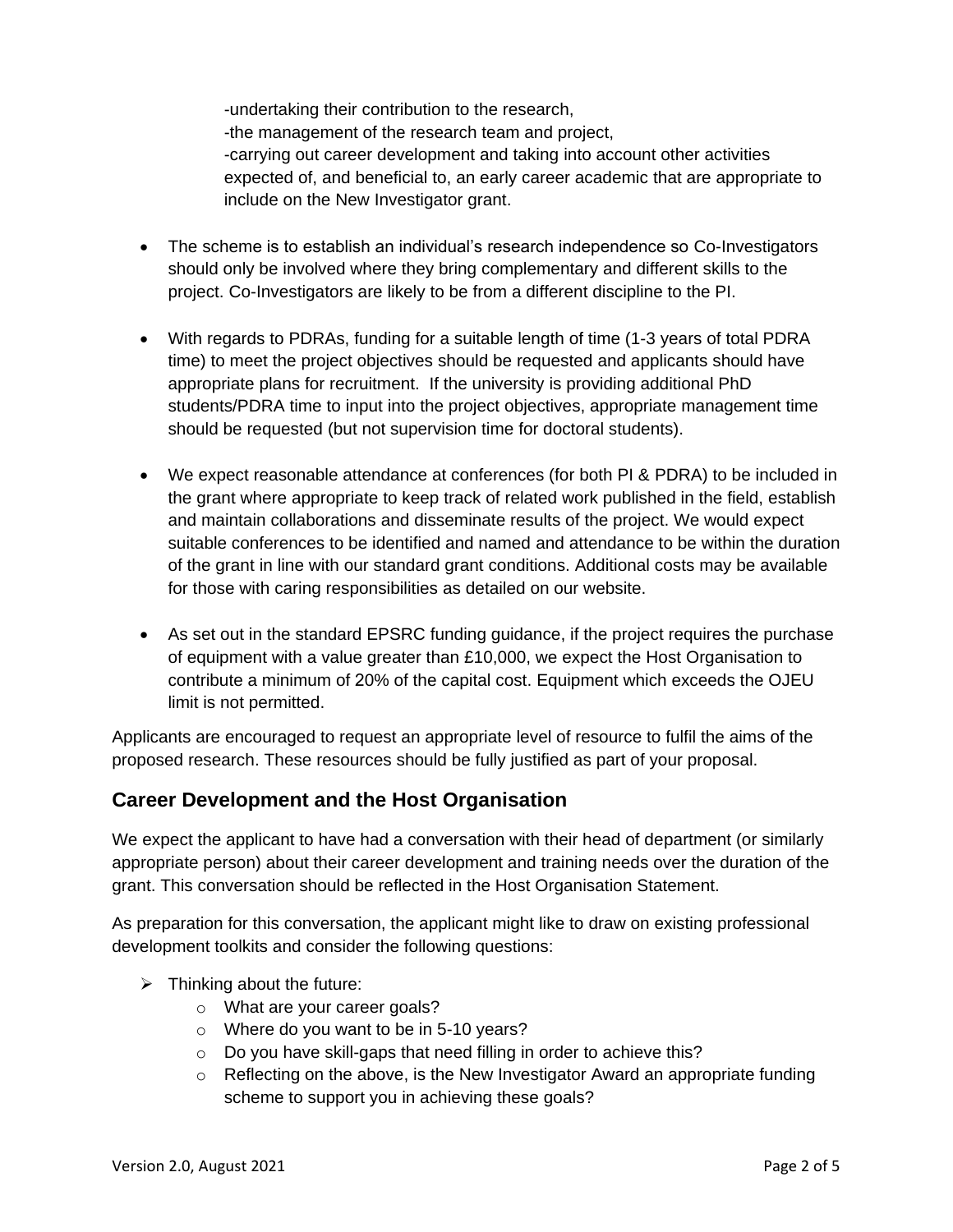$\triangleright$  What courses are there available at your Host Organisation (these may be at a departmental/faculty/school level or centralised across a university) to enhance your skills?

This includes a wide range of skills from technical skills to aid your research, to teaching, communication, proposal writing, time management, leadership skills, recruiting to build your team, people management, networking, etc. *The Host Organisation statement should not list all courses which are available, but should articulate candidate development needs and identify routes to gaining that experience, so that the EPSRC award is placed in the context of wider career development.*

 $\triangleright$  If you have identified training and development needs that can't be provided by your University, do you have a plan for how you can ensure these needs are met?

Examples might include finding a mentor from industry, taking a role in a network you would like to become more involved in or attending training courses that can't be provided at your institution.

 $\triangleright$  What do you need from a mentor and who in your institution or more widely in the landscape can provide this?

*We expect the Host Organisation statement to include details of who your mentor will be and what the expectations of the mentor/mentee relationship are.*

- $\triangleright$  Previous recipients of similar schemes have found it beneficial to be active in various types of networking groups, both to share experiences with other researchers at the same career stage and to open up possible avenues for future collaborations. Are there any networks at an institutional/ regional/national/international level which you could benefit from becoming involved with?
- $\triangleright$  Are there opportunities for you outside academia to develop broader/different skills e.g. engagement with industry, public sector, working with government representatives, preuniversity education?
	- o How could you develop your relationships to enable access to these opportunities?
	- o Could your institution do anything to help facilitate these relationships?
- ➢ What steps will you take to actively manage the careers of PDRAs on your grant or doctoral students associated with your grant? How will you create a culture of supportive team working and inclusivity?

For example: are you helping them find an appropriate mentor? What opportunities are there for your staff to develop their skills; e.g. presenting at conferences, working in other labs, training courses, teaching, experience outside of academia, etc. Do you need to attend any training in order to prepare for recruitment, line management and team leadership responsibilities?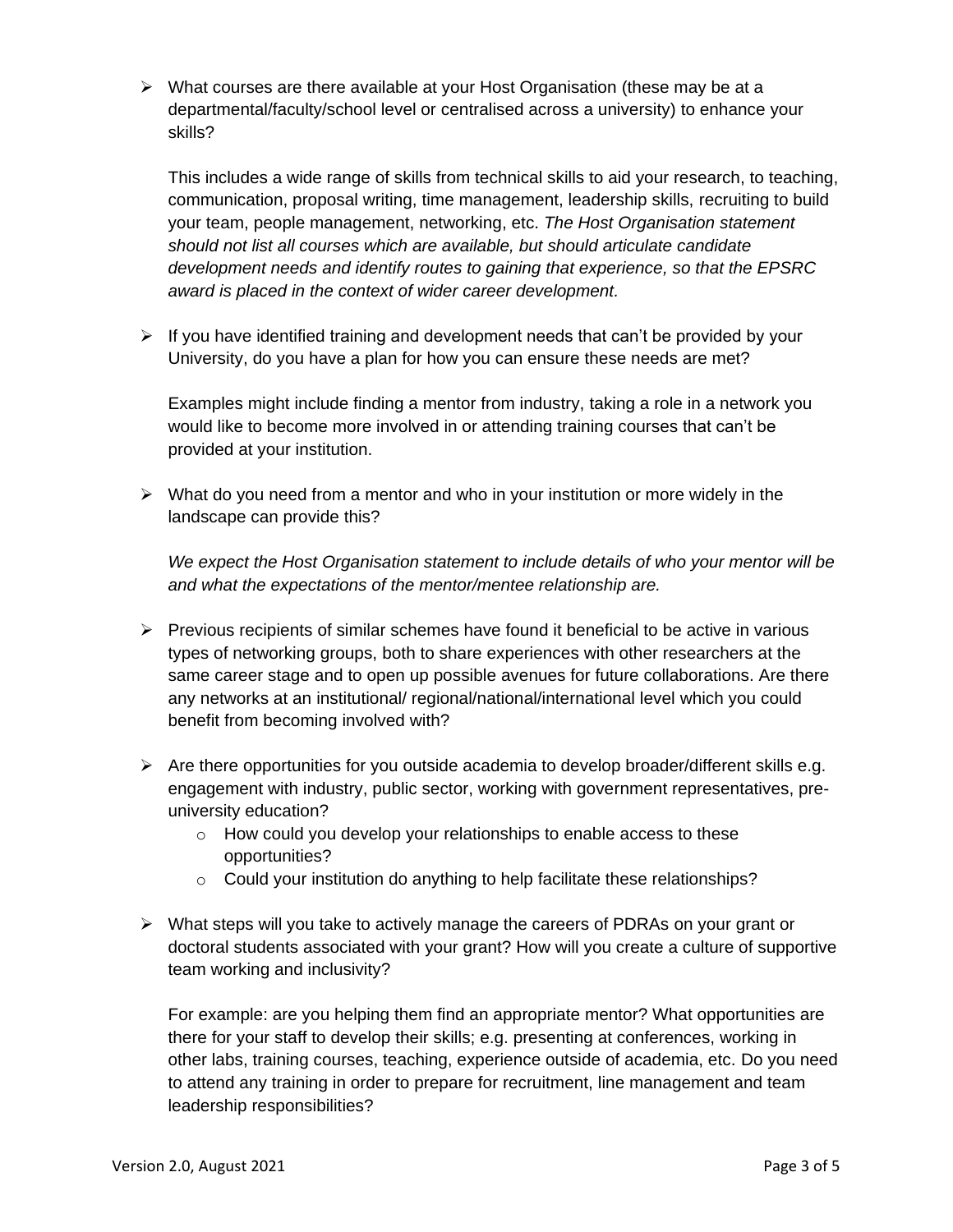## **Host Organisation Statement**

Applicants are encouraged to have early discussions with their institutions to identify what training and development opportunities are available to meet their aspirations over the duration of the proposal.

The Host Organisation Statement is an important feature of this award which should draw on the discussions between the applicant and head of department and answer the questions below:

- What university appraisal process has the proposal been through before submission?
- What support has been provided during the development of this proposal?
- How do the applicant's expertise and interests fit current and future departmental research strategies?
- How will this proposal help the applicant to develop their research with the potential to be internationally leading?
- How has the applicant demonstrated their ability to manage the resources requested?
- How will the university support the applicant to ensure that all students/research associates supervised by the applicant have a good quality experience?
- What mentoring arrangements are in place?
- What development and training opportunities will be provided and how do they form a cohesive career development package tailored to the aims and aspirations of the applicant?
- How will the applicant be supported to develop their research interests and career if this proposal is successful?

Where possible, generic statements should be avoided and should clearly articulate what support will be available/received and how it integrates with the proposed research to deliver a comprehensive training package.

Applicants should take a broad view of what host organisation support is required, not limited to financial or personnel contributions whilst ensuring that the package is tailored to their individual aspirations.

#### **Level of support expected from the Host Organisation**

- Full access to labs and other university facilities with associated administrative/technical support
- Dedicated mentor(s) identified and roles of each mentor including frequency of meeting/extent of support set out
- Professional development activities identified which have been tailored to the needs of the applicant (see section on career development above)
- Reduction in teaching/administrative load (Note that having teaching/admin duties can often be a useful part of academic life/becoming part of the university so if the current level of teaching/admin is already reduced to support the early career academic to establish their research career including time to lead the research grant, no additional